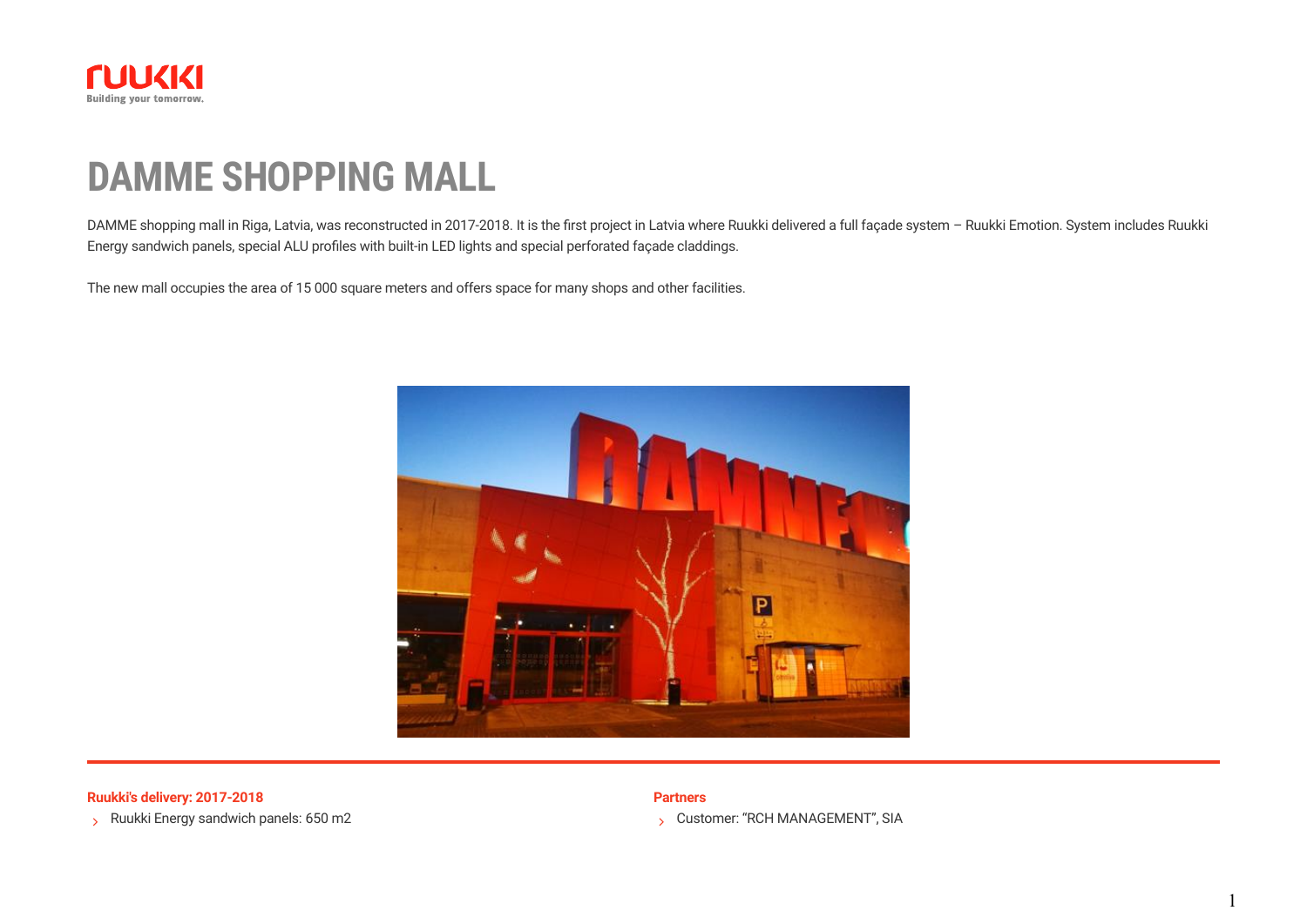- Load bearing sheets: 1260 m2
- Rainscreen panel Liberta Original 102: 400 m2
- Ruukki Emotion facade system: 160 m2

S Construction company: "NEWCOM CONSTRUCTION", SIA

Architect: Uldis Zanders, "DEPOPROJEKTS" SIA

## **RELATED PRODUCTS**



#### **LIBERTA ORIGINAL 102**

Genuine and distinct layout with the Liberta™ original 102 rainscreen panel for ventilated steel and aluminium facade systems.

[Liberta original 102](https://www.ruukki.com/b2b/products/facade-claddings/rainscreen-panels/facade-claddings-details/liberta-original-102)